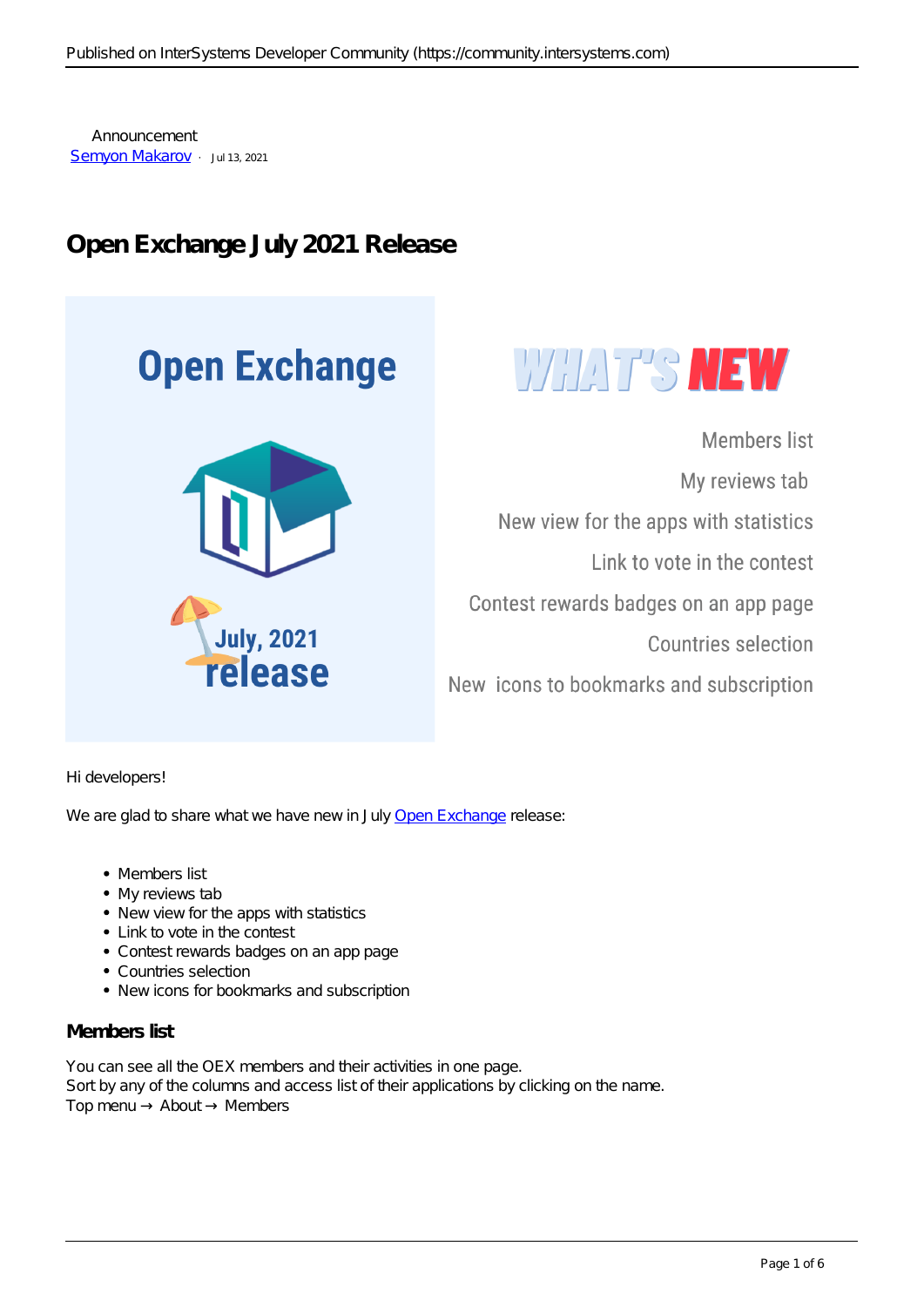# 1203 Members

| Search                            |                |           |           |        |          | $\Omega$       |
|-----------------------------------|----------------|-----------|-----------|--------|----------|----------------|
| Member name                       | Applications ↓ | Bookmarks | Followers | Rating | Contests | Rewards        |
| <b>Robert Cemper</b>              | 49             | 115       | 4         | 5      | 3        | 0              |
| <b>Evgeny Shvarov</b><br>7        | 38             | 59        | 15        | 4      | 0        | 0              |
| <b>E</b> Eduard Lebedyuk          | 35             | 12        | 5         | 0      | 0        | 0              |
| Sergey Mikhailenko<br><b>STAR</b> | 14             | 12        | 6         | 5      | 7        | 0              |
| <b>Dmitry Maslennikov</b>         | 13             | 47        | 27        | 4.63   | 5        | $\overline{2}$ |

To see member's profile and apps just click on his\ her name:



### **My reviews tab**

If you have you applications reviewed or left reviews on the other apps you can reach all of them in the review Tab on your profile.

You can manage your reviews that you created as well as see all the reviews that was written for you.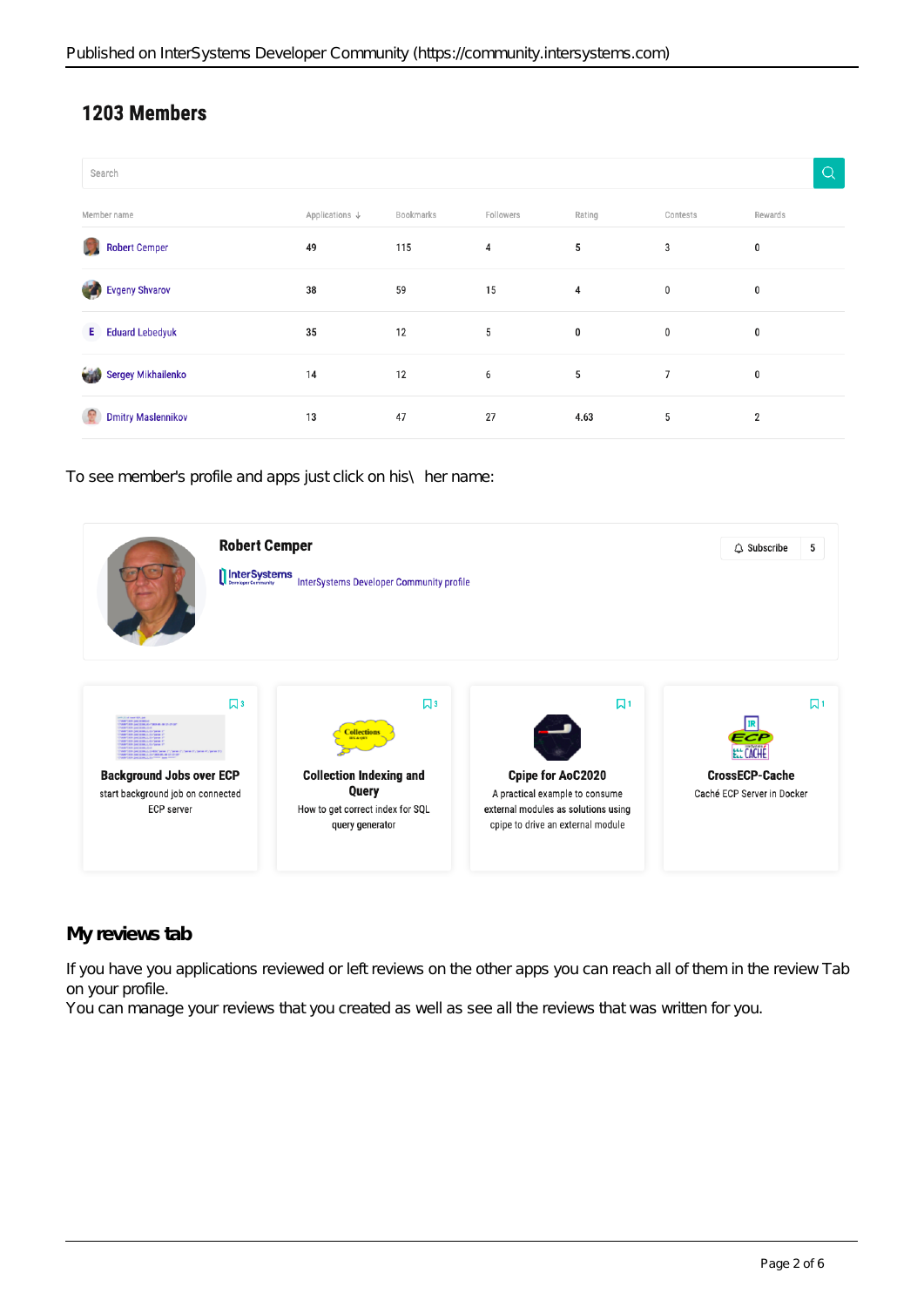| <b>APPLICATIONS</b>            | COMPANY | <b>SUBSCRIPTIONS</b> | REVIEWS<br>PROMOTION |                                                                                 |                 |              |
|--------------------------------|---------|----------------------|----------------------|---------------------------------------------------------------------------------|-----------------|--------------|
| <b>1 Reviews</b>               |         |                      |                      |                                                                                 | Sorted by: Date |              |
| Search                         |         |                      |                      |                                                                                 |                 | $\alpha$     |
| <b>Author</b>                  |         | $\hat{\phantom{1}}$  |                      | fills the promises                                                              |                 | $\checkmark$ |
| Posted by me                   |         |                      | <b>Robert Cemper</b> | • the package was updated.<br>• Docker build and install now works as described |                 |              |
| $\odot$<br>Posted to your apps |         |                      | 2021-05-20           | • description of usage and tres is also completes                               |                 |              |
|                                |         |                      | *****                | · thanks for fixing it!                                                         |                 | • Published  |

### **New view for the apps with statistics**

Now you see all your apps as a table with statistics and statuses. You can sort and search them. Very convenient if you have many of them.

| <b>APPLICATIONS</b> | COMPANY<br>SUBSCRIPTIONS      | PROMOTION<br><b>REVIEWS</b> |           |           |             |           |             |         |                 |
|---------------------|-------------------------------|-----------------------------|-----------|-----------|-------------|-----------|-------------|---------|-----------------|
|                     | <b>Submit New Application</b> |                             |           |           |             |           |             |         |                 |
| Search              |                               |                             |           |           |             |           |             |         | Q               |
| App name            |                               | Views                       | Downloads | Bookmarks | Followers   | Rating    | Reviews qty | Rewards | Status ↑        |
|                     | testqqwe                      | $\pmb{0}$                   | $\pmb{0}$ | $\pmb{0}$ | 0           | 0         | 0           | 0       | $\bullet$ Draft |
|                     | <b>DC Analytics</b>           | $\pmb{0}$                   | $\pmb{0}$ | $\pmb{0}$ | $\pmb{0}$   | $\bf{0}$  | $\pmb{0}$   | 0       | $\bullet$ Draft |
| 69                  | dsw-map                       | 12                          | 9         | $\pmb{0}$ | $\mathbf 0$ | $\bf{0}$  | 0           | 0       | • Published     |
|                     | deepsee-sysmon-dashboards     | 12                          | 22        | $\pmb{0}$ | $\pmb{0}$   | 0         | 0           | 0       | • Published     |
| $\mathbb{R}$        | <b>DeepSee Audit</b>          | 9                           | 6         | $\pmb{0}$ | $\pmb{0}$   | $\pmb{0}$ | $\pmb{0}$   | 0       | • Published     |
|                     |                               |                             |           |           |             |           |             |         |                 |

#### **Link to vote in the contest**

If your application is participating in a contest our users will see the button on its profile and will be able to proceed to vote for it on the contest page.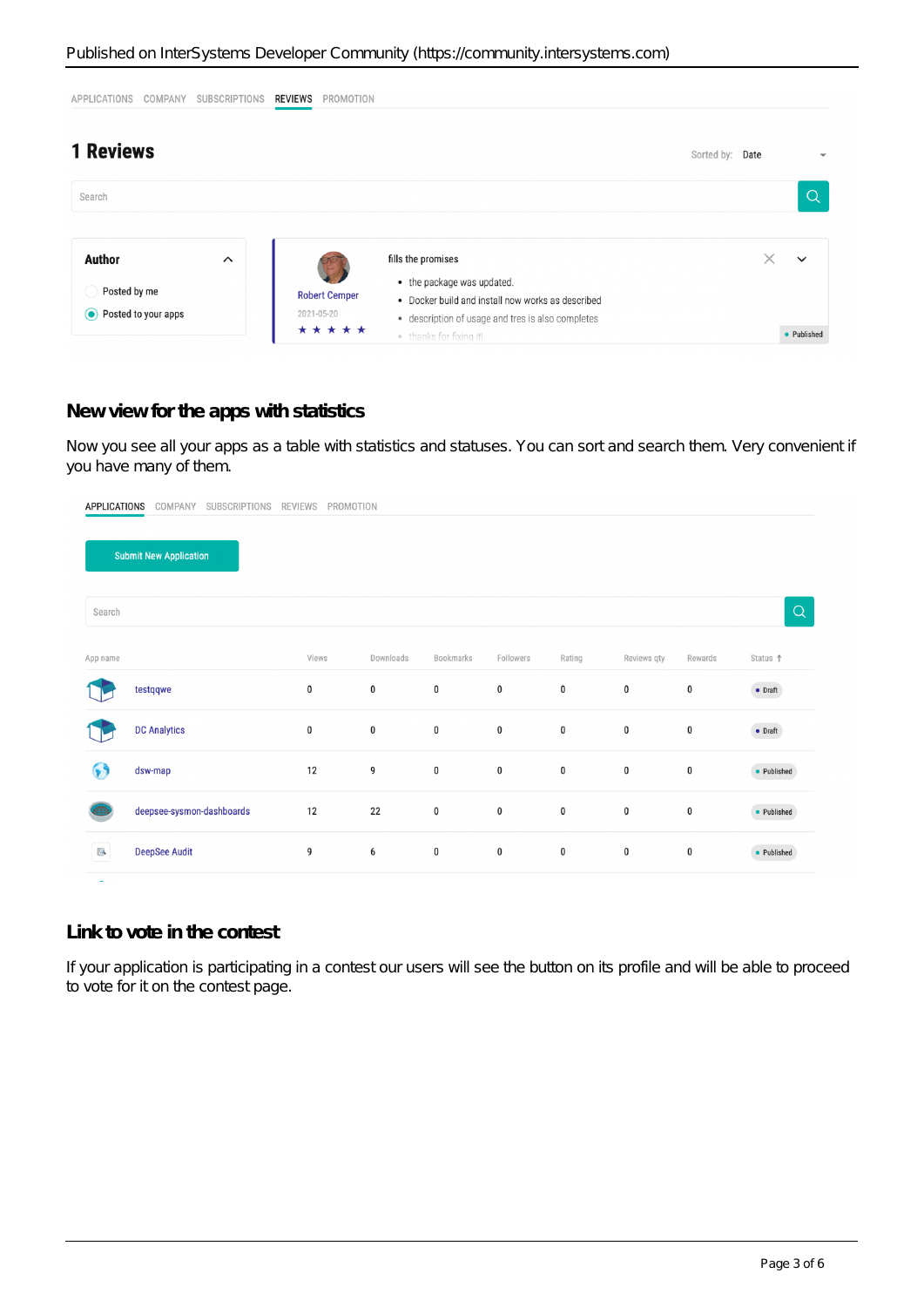

#### **Contest rewards badges on an app page**

When an app wins in the contest we put a badge on the app page and the link for the contest description in which it got the prize.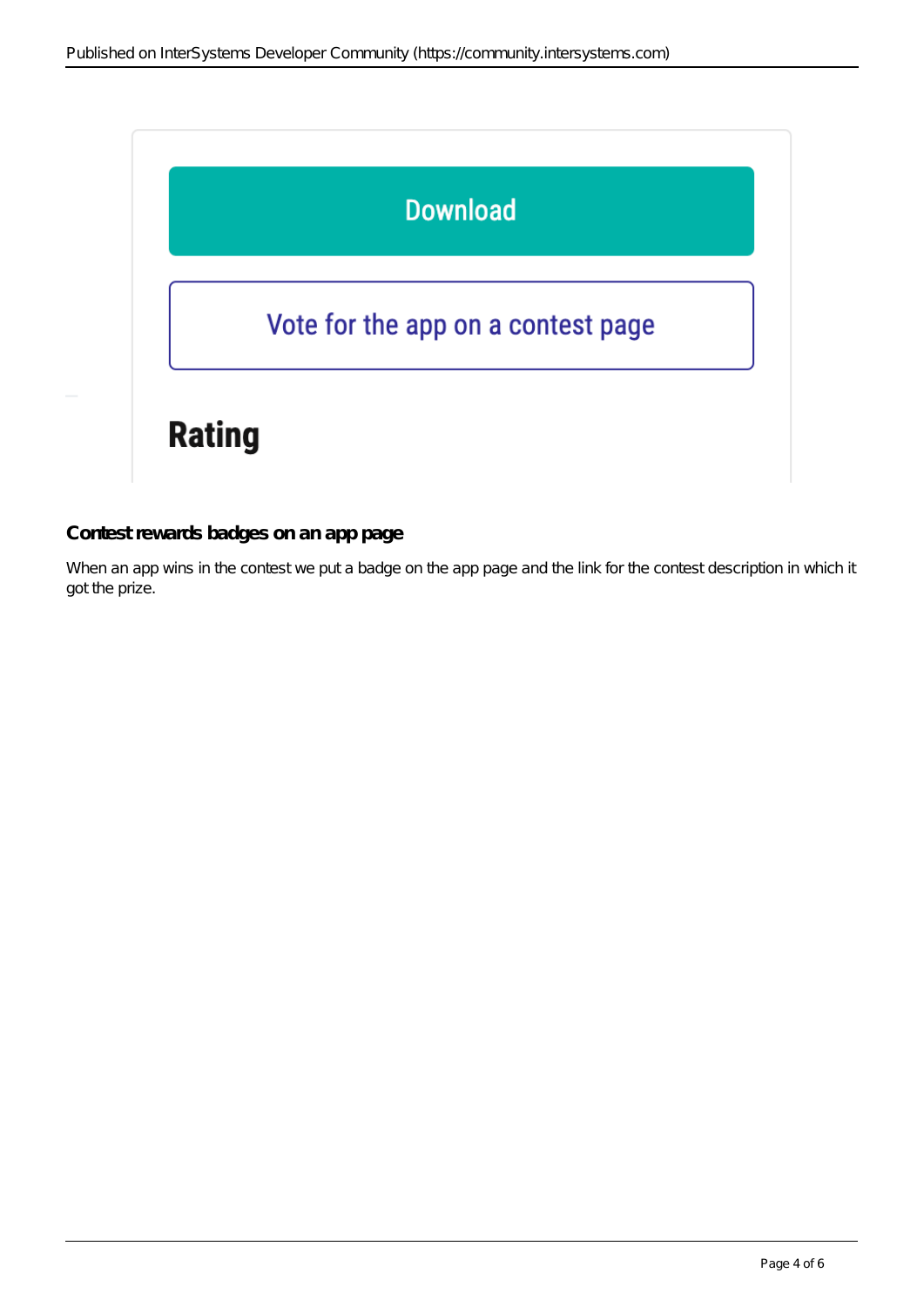| <b>BlocksExplorer</b><br>Downloads<br><b>Dmitry Maslennikov</b><br>大大大大大関                                                                                                                                                                                                                                                                                                                                                                                                                                                                                                                                    | A Subscribe<br>0<br><b>ス</b> Bookmark<br>3<br>41                                                                                                                                                                                                        |
|--------------------------------------------------------------------------------------------------------------------------------------------------------------------------------------------------------------------------------------------------------------------------------------------------------------------------------------------------------------------------------------------------------------------------------------------------------------------------------------------------------------------------------------------------------------------------------------------------------------|---------------------------------------------------------------------------------------------------------------------------------------------------------------------------------------------------------------------------------------------------------|
| DETAILS<br>RELEASES REVIEWS ANALYTICS ISSUES                                                                                                                                                                                                                                                                                                                                                                                                                                                                                                                                                                 |                                                                                                                                                                                                                                                         |
| This application is not supported by InterSystems Corporation. Please be notified that you use it at your own<br>responsibility.<br>What's new in this version<br>CLI tool to generate picture for a database<br>C zpm pessing                                                                                                                                                                                                                                                                                                                                                                               | Download<br><b>Discuss</b><br>Rating<br>$0 \star (0)$                                                                                                                                                                                                   |
| <b>Blocks Explorer</b>                                                                                                                                                                                                                                                                                                                                                                                                                                                                                                                                                                                       | Category                                                                                                                                                                                                                                                |
| Database Blocks Explorer for InterSystems IRIS/Caché                                                                                                                                                                                                                                                                                                                                                                                                                                                                                                                                                         | <b>Technology Example</b>                                                                                                                                                                                                                               |
| Key features<br><b>Tree explorer</b><br>. Shows tree of database blocks;<br>Export tree as SVG or PNG image;<br>٠<br>Shows every node in the block;<br>Open any block just by clicking on node in parent block;<br>۰<br>Reload block info by clicking at the same node second time;<br>٠<br>Zoom in and out, fit and navigator;<br>٠<br>Easy way to switch between view modes (tree/map);<br>٠<br><b>Fragmentation map</b><br>Shows every block with the same colour for every globals;<br>٠<br>• Legend for globals;<br><b>Run with Docker</b><br>You need license key for Caché or IRIS on RedHat systems. | <b>Works with</b><br>Caché, Ensemble, InterSystems IRIS,<br>InterSystems IRIS for Health<br>Tags<br>tool, admin, cache, databases, iris<br>Info<br>Author<br>Dmitry Maslennikov<br>2.2.1<br>Version<br>2020-03-29<br>Last updated<br>Repository<br>Open |
| Caché<br>docker run -d --name blocksexplorer --rm \<br>$-p$ 57772:57772 \<br>-v /opt/some/database/for/test:/opt/blocks/db/test \<br>-v -/cache.key:/usr/cachesys/mgr/cache.key \<br>daimor/blocksexplorer:cache<br>Generate blocks map as image file in out directory                                                                                                                                                                                                                                                                                                                                       | Documentation<br>Open<br>license<br>Link<br>Rewards<br>a 1985. Docker and Objectionpl                                                                                                                                                                   |

## **Countries selection**

When you list or edita company you would need to add countries in which you will be able to provide your product or services, now you can add all the countries or the whole regions.